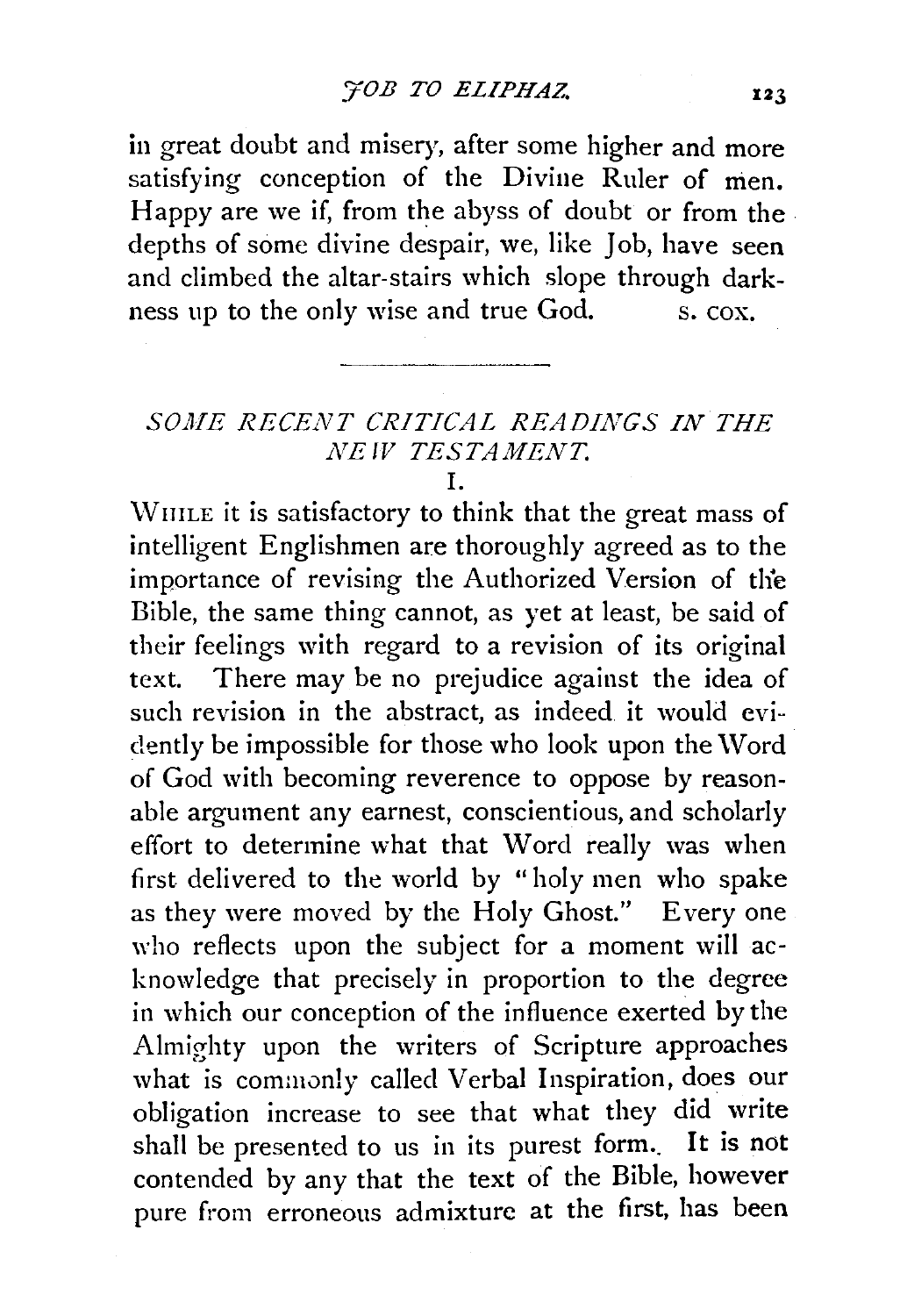preserved pure by special or miraculous interposition. It is allowed that it was left to the ordinary results of human guardianship. That guardianship may indeed have been much more careful than in the case of writings to which no Divine authority was attached. We know that it was so with the Old· Testament among the Jews, and it forms one of the most honoarable characteristics of much of the monastic life of the Middle Ages that those who devoted themselves to the transcription of the New Testament did so with a reverence and a love eminently calculated to secure faithfulness in their work.<sup>I</sup> It ought not indeed to be forgotten that this very reverence of Christendom for its sacred books brought with it dangers that had no existence in the case of books regarded with less pious awe. It led to their being far more frequently copied, and every one knows that the danger of mistake increases with the multiplication of copies. It led to their being copied by men who, though reverent in spirit, were often singularly ignorant of the language they were transcribing, a circumstance again in no small degree increasing the danger of mistake. It led also to their being translated into many different tongues, and it is hardly

' The following story, told by Maitland in his "Dark Ages," may be worth repeating, in illustration of the importance attached at that time to the work of transcribing the Scriptures. A prior used to tell his monks the following story :-"There was a monk in a certain monastery who was guilty of many transgressions against its rules. But he was a writer, and, being devoted to writing, he of his own accord wrote out an enormous volume of the divine law. After his death his soul was brought before the tribunal of the just Judge for judgment; and when the evil spirits sharply accused him, and brought forward his innumerable crimes, the holy angels, on the other hand, shewed the book which that monk had written in the house of God, and counted up the letters of that enormous volume as a set-off against the like number of sins. At length the letters had a majority of only one, against which, however, the demons in vain attempted to object any sin. The clemency of the Judge, therefore, spared the monk, and commanded his soul to return to his body, and mercifully granted him space for the reformation of his life" (p. 268).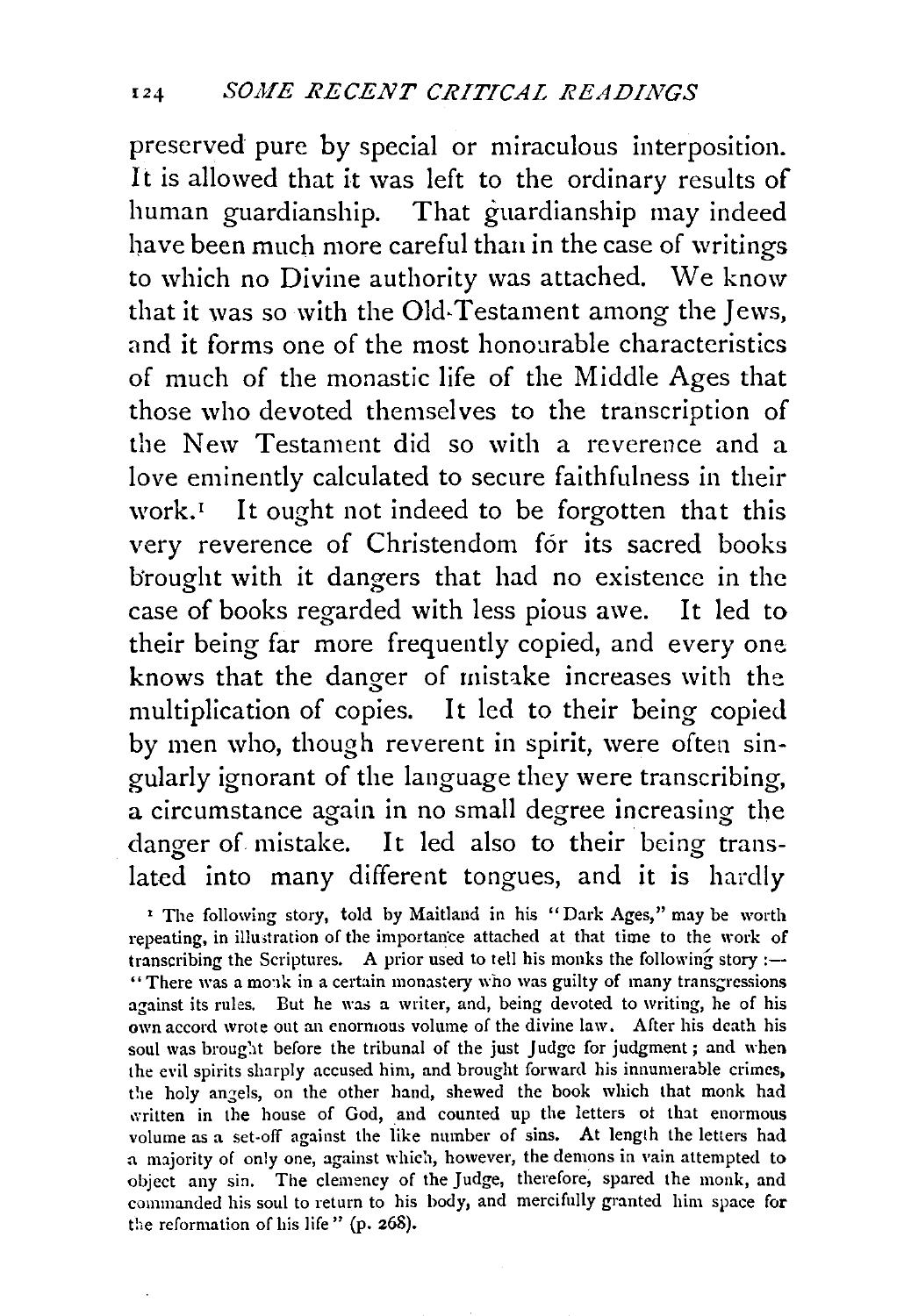necessary to say that, as the idioms of these tongues differed from one another, different inquirers now, though proceeding on the supposition that the translations before them are correct, will not always agree as to the original which they represent. Finally, too, it has to be borne in mind upon this point that it can be proved by a sufficient induction of particulars that the greatest corruptions of the New Testament text took place at a very early period of Christian history, long before we have any proof of the existence of that remarkable scrupulosity and care which distinguished the scribes of the Middle Ages. These considerations ought not to be lost sight of when we speak of the guardianship of the text of Scripture by the Early Church, as if it exposed that text to far less risk of error than would have existed had it been viewed with less profound veneration. But we have no need to insist on them at present. The most prejudiced opponent of textual emendation does not rest his opposition to change upon the plea that any miraculous care has been exercised for the preservation of the text. He admits that it has been exposed to the fate of all other texts which have come down to us through a succession of centuries, and he thus occupies substantially the same ground as the Biblical critic, whose labours he is too apt to view with suspicion and distrust.

In these circumstances some other course than that of argument as to principles seems to be called for. The fundamental principle on both sides is the same. It is the application, not the principle in itself, that is in dispute. No doubt there is a great controversy of other principles, which opens up the moment we pass beyond the rudiments of the question. There are the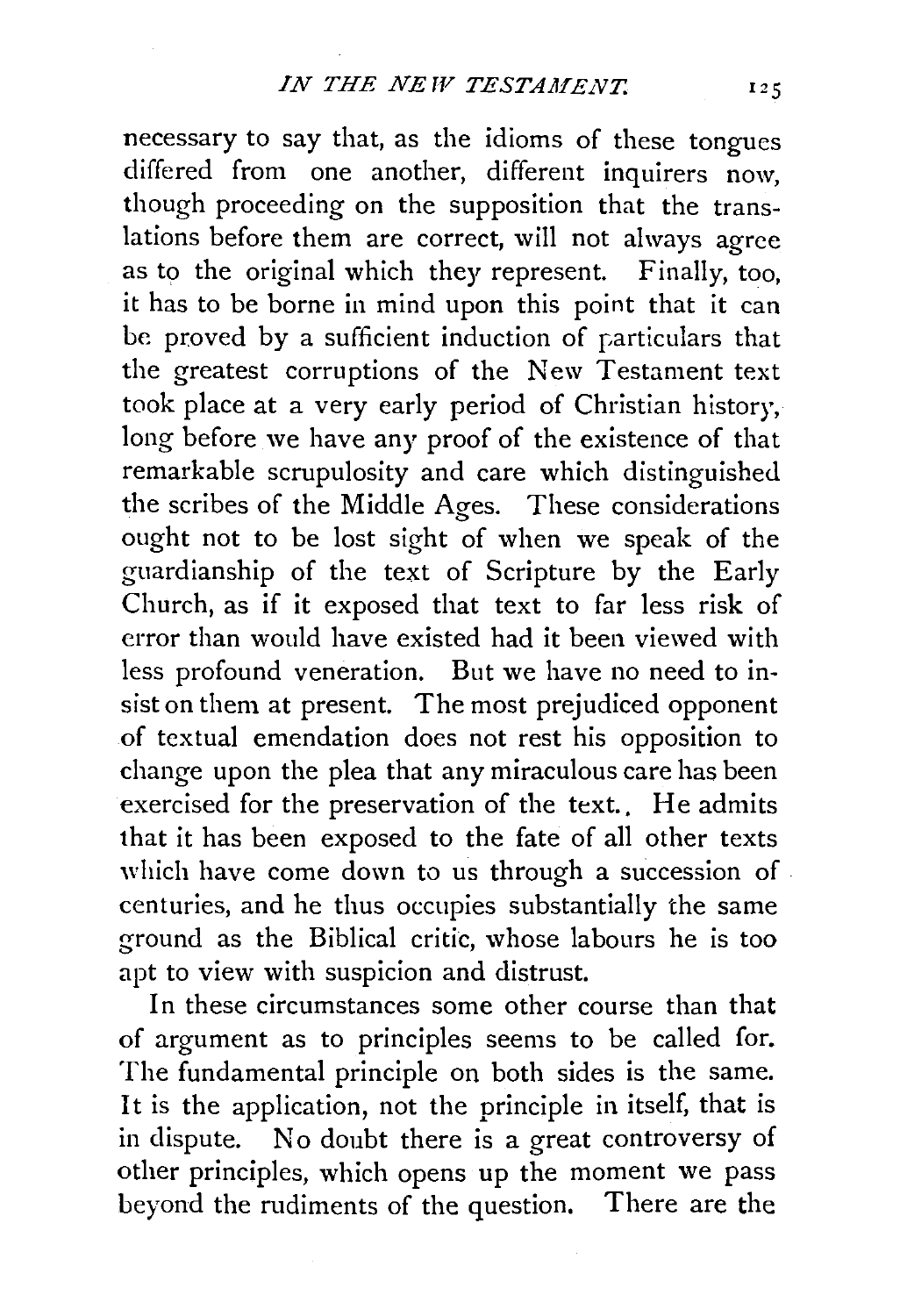rival schools of criticism, which may be styled the Ancient and Modern schools ; the one consisting of those who deduce the text of the New Testament from the older authorities, few in number; the other of those who depend to a much larger extent, in practice it may be said almost wholly, upon younger authorities, including the great mass of MSS. in our hands. Upon this controversy we have no thought of entering at present. Let us only say that it is not at all the dry study which those who have not tried it imagine it to be. It possesses an interest which may be justly described as being often of a romantic kind. It allies itself in the closest possible manner with every branch of theological attainment. It calls forth the highest powers of the student. No one who thoroughly pursues it will find himself disappointed with the field of work that he has chosen; and it is so boundless in extent that rich tracts of country remain to be explored in which the diligent inquirer will certainly be rewarded for his pains. But this last consideration alone would forbid any attempt to enter upon the controversy now, to say nothing of the fact that we should thus be led away from the task that we have immediately in view.

The frame of mind, then, that we have before us is easily understood. It admits to the full the importance of inquiry, is reverent, devout, justly afraid of anything that threatens to shake the confidence of the mass of men in the stability of Scripture ; but it is not sufficiently disciplined by actual experience to feel that we have no right to pay to the mistakes of copyists the honour due to the Divine Word alone, and that here, as in all other Divine things, the true is also in the long run the beneficial. What it needs is the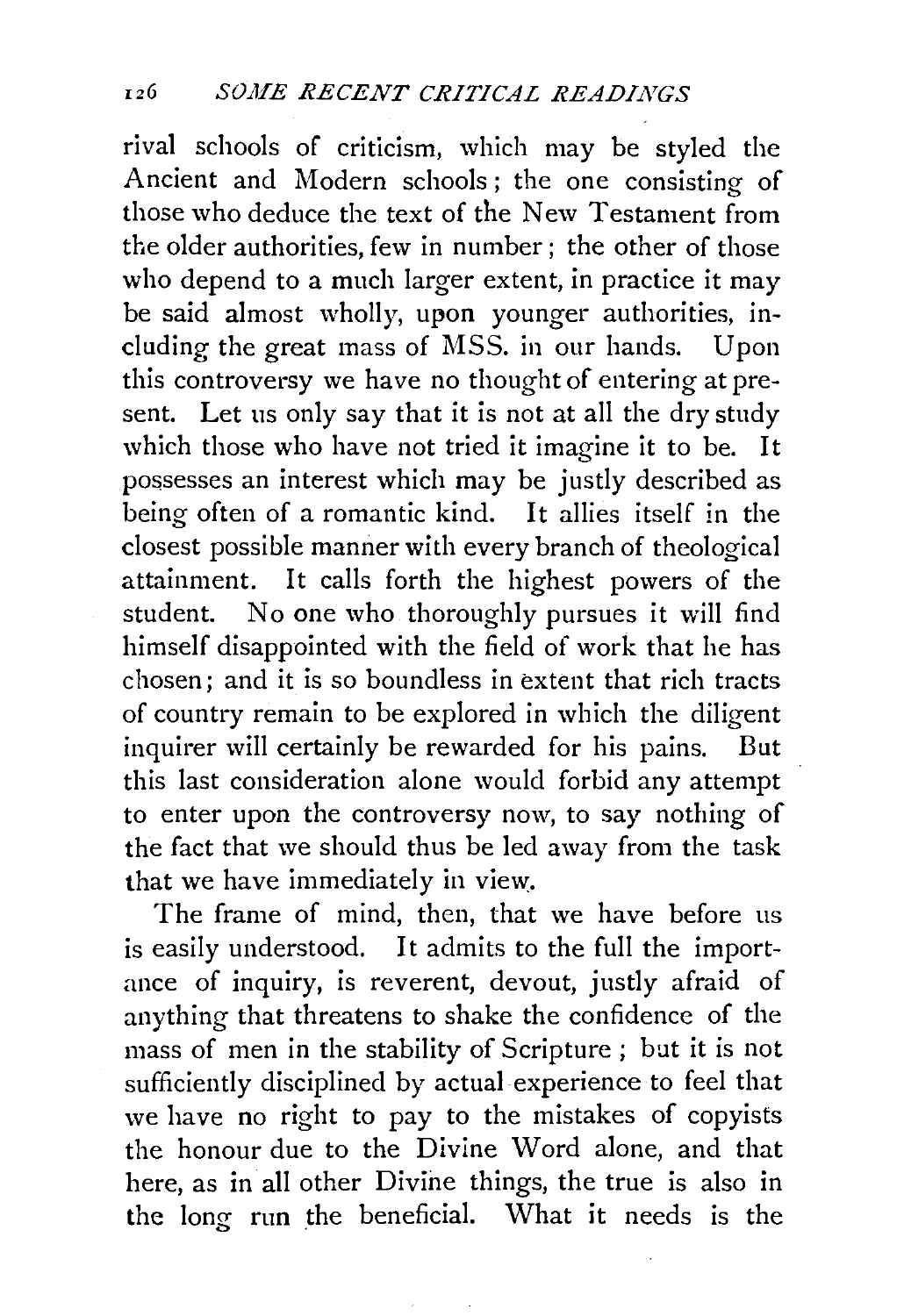actual facts of the case, and it may be both interesting and useful to produce a few. There are two ways in which, in doing this, we might go to work.

First, we might take some examples of recently adopted readings which illustrate general topics connected with the New Testament (for we deal only with this), such as the structure of a book, or the spirit of a narrative. The newer readings of the Apocalypse would furnish excellent illustrations of both these points. No book of Scripture, except perhaps the Gospel of St. Mark, has suffered so much from the well-meaning tendency of transcribers to correct supposed mistakes as the Apocalypse. Its strange Greek was a constant puzzle to them ; and hence the wonderful process of refining, smoothing, polishing its apparently rough, certainly peculiar, text, which at last ended in the comparatively flat and uninteresting readings of the *Textus Receptus.* Let us look at a small part of it with the purpose in view of which we have spoken. Take the Epistles to the Seven Churches in Chapters ii. and iii. How much light is thrown upon the structure of these remarkable Epistles, how much help even given to their interpretation, when we observe that in the Epistles to Smyrna and Pergamos the words " I know thy works" have no place (Chap. ii. 9, 12). These words are omitted by Lachmann, Tischendorf, Tregelles, Westcott and Hort,<sup>I</sup> the editors to whom we propose mainly to refer, but they occur in all the other Epistles to the Churches. The effect is to group Smyrna and Pergamos with Ephesus, and to

 $127$ 

<sup>&</sup>lt;sup>1</sup> As the text of Westcott and Hort is not yet published, it may be well to say that no reference is here made to it except in cases already known, with their sanction, through others, or in which a similar sanction has been obtained by the writer of these pages.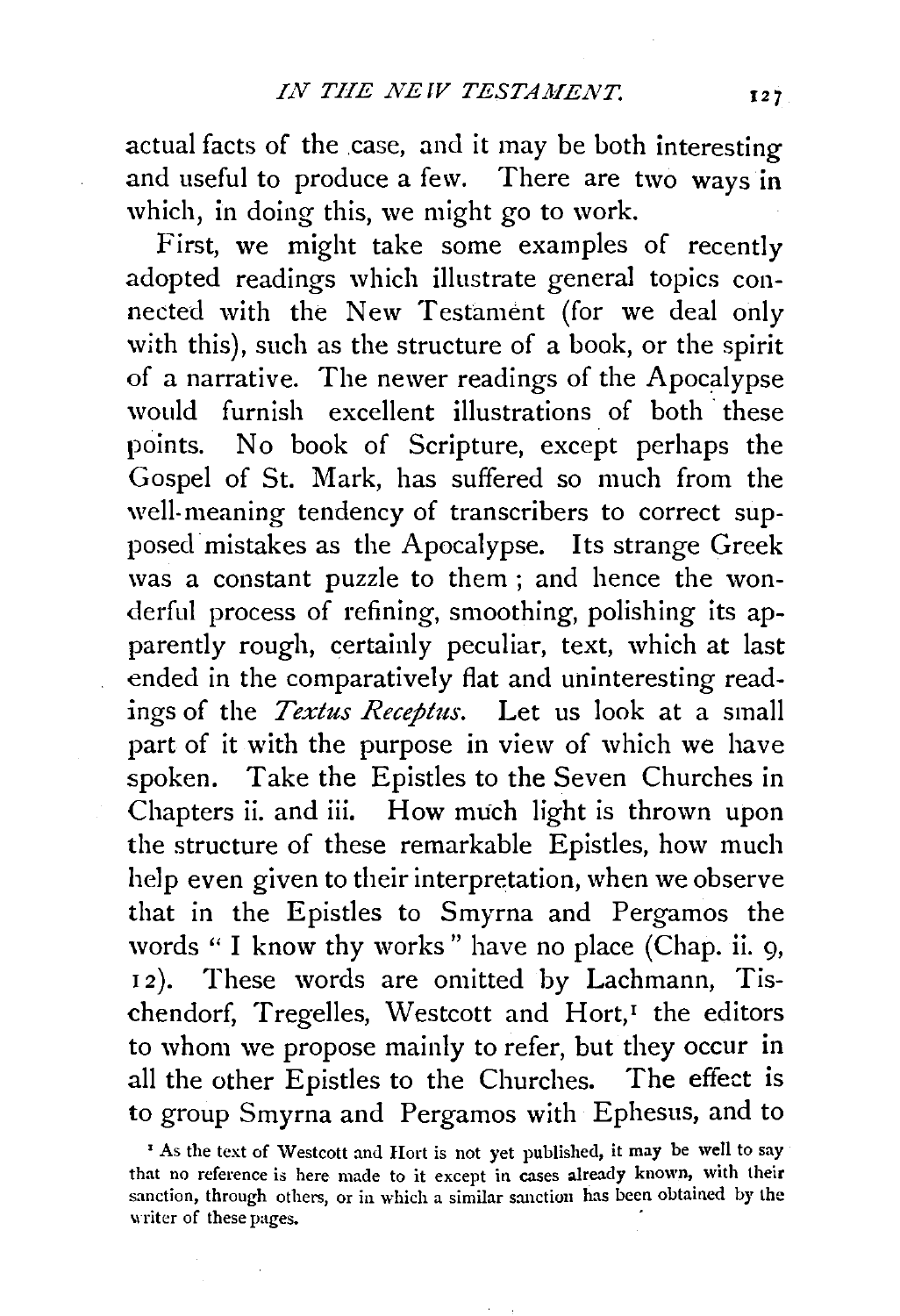throw the remaining four cities into a separate group. The same conclusion had indeed been often drawn from the difference of place assigned in these two groups to the call, "He that hath an ear, let him hear what the Spirit saith unto the churches." It had been observed that in the first three that call preceded, in the last four followed, the promise, "To him that overcometh;" and the inference had been drawn that we had thus an intimation on the part of the Seer that it was his wish to divide the number 7 into its two parts,  $3$  and  $4$ . If so, it was obvious that, in dealing with the number of the Churches, we were dealing not with an absolute, but with an artificial and symbolical number, and important consequences followed for the interpretation, not of this part only, but of other parts of the Apocalypse. The inference. however, wanted confirmation. Now it finds it. Again, in the Epistle to Ephesus, at Chapter ii. 5, the *Textus Rcceptus* reads, "I come unto thee quickly," reading also in the same way in that to Pergamos at Chapter ii. 16. But the Editors of whom we have spoken omit the word "quickly" in the first of these two passages; and the omission is important, especially when combined with the fact that they also omit "behold" in the Epistle to the Church at Philadelphia at Chapter iii. II. For we have thus an illustration of the *progress*, the *advance*, which characterizes the Seven Epistles as a whole, and at the same time a guide to the principles upon which they must be interpreted.

We take only one other newer reading from this book, illustrative not so much of the structure as of the spirit of its narrative. In the *Tertus Receptus,* at Chapter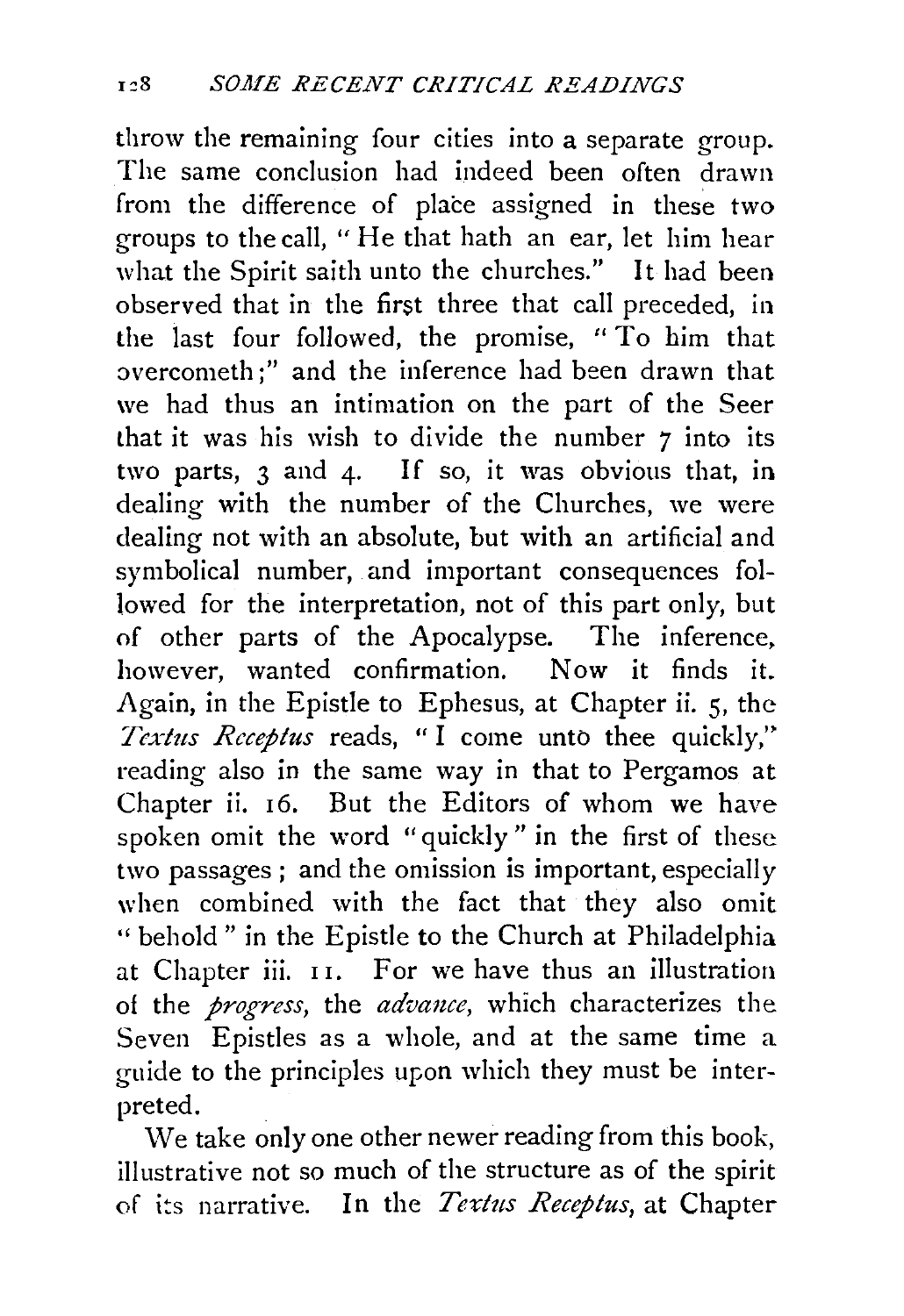viii. 13, we read, "And I beheld, and heard an angel flying through the midst of heaven, saying with a loud voice, Woe, woe, woe, to the inhabiters of the earth by reason of the other voices of the trumpet of the three angels, which are yet to sound!" Our four recent editions, however, all read the word "eagle" instead of " angel" in this verse. We accept the reading, and a fresh light is immediately thrown upon the spirit both of the passage and the book, for the " eagle " thus spoken of is not looked at as the bird which, famed for strength and nimbleness of flight, best symbolizes the dominion of the air. It is "the eagle that hasteth to the prey" (Job ix. 26), the bird that supplies their expressive emblem to the Old Testament prophets when they describe the swift and overwhelming destruction that is to come upon Jerusalem and Edom (Jer. iv.  $13$ ; xlix. *22* ). Nor is this all; for a similarly fresh light, when combined with one or two other considerations foreign to our present purpose, falls upon the description of the "living creatures" in Chapter iv. The fourth of these, "like a flying eagle" (Chap. iv. 7), is one of a group whose meaning is therefore to be sought not so much in the nobler as in the fiercer and more terrible qualities of the animals referred to. The whole aspect of the Cherubim is thus changed for us,<sup> $I$ </sup> and not only so; the leading idea of the Apocalypse as to the *judg*ment which marks the Almighty, and his dealings, receives confirmation. Illustrations of this kind might be increased, and other readings of modern critics be selected which are of the highest value, not simply for the correct appreciation of single texts of the Apoca-

<sup>&</sup>lt;sup>I</sup> The writer may be permitted to refer to his paper on the Cherubim in the "Bible Educator," vol. iii. p. 290, for further explanation of the point here spoken  $\bullet$  f.

VOL. VII. 9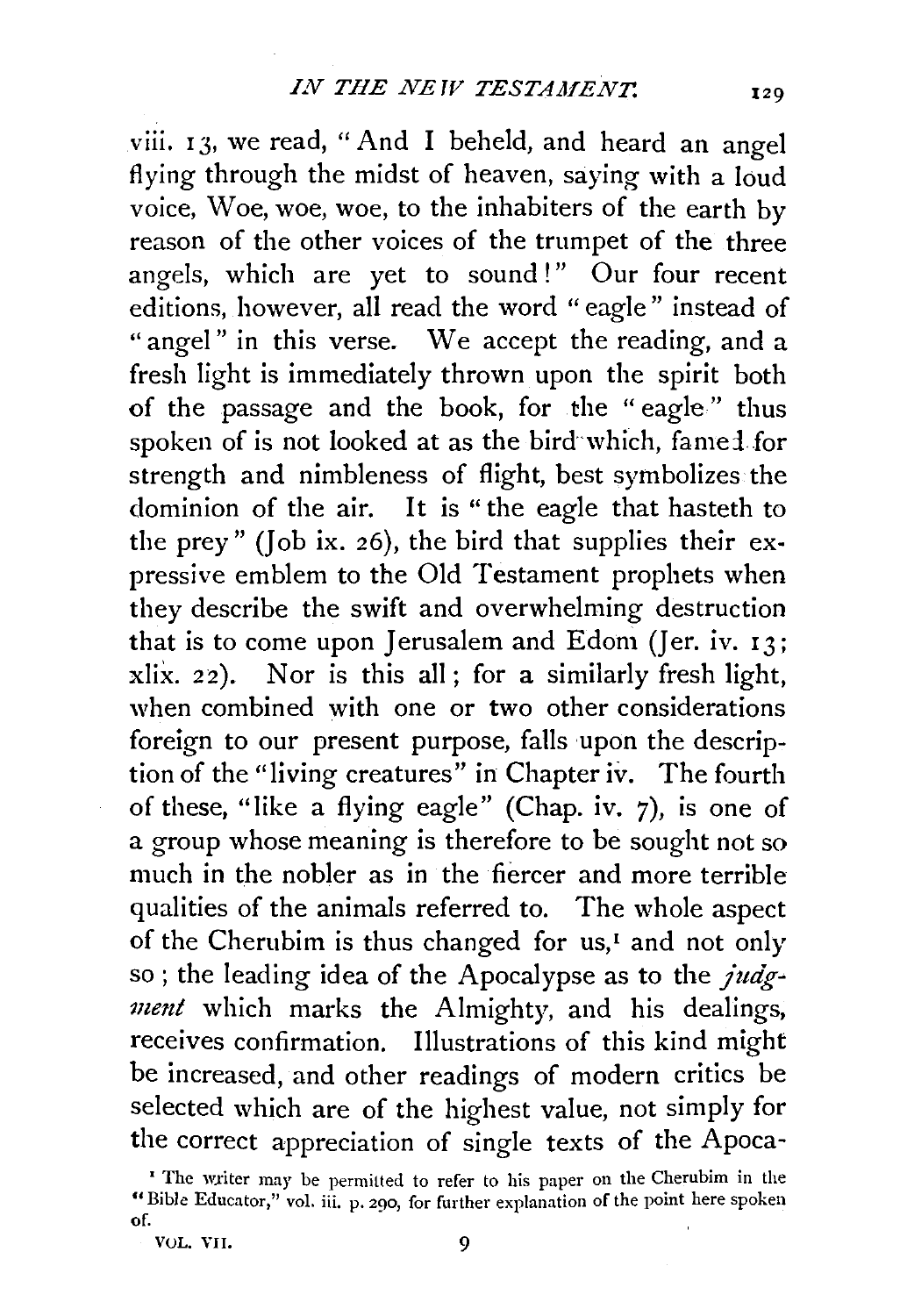lypse, but for the right understanding of the whole *metlwd* and *aim* of the book.

Secondly, instead of pursuing this mode of inquiry, the force of which can hardly be fully estimated except by those who have made the Revelation of St. John a subject of special study, we turn rather to a second way of bringing out the point we have in view, that of considering a few separate and individual texts. Nor shall we select these at random, our purpose being rather to take readings which, though at first sight suspected, appear to commend themselves to further reflection as of great interest and value. Let our first be

*Matthew vi. 12.*-This petition of the Lord's Prayer runs in the Authorized Version in conformity with the reading of the *Textus Receptus,* " And forgive us our debts, as we forgive our debtors." But instead of the present tense of the verb " forgive " in the second clause, the Editors before us read the perfect, "have forgiven." It is true that even Mr. McClellan does the same,<sup>I</sup> and the reading may thus seem hardly to belong to the class with which we are deafing. The principles, however, upon which the verdict must be giyen in its favour do belong to that class, and the only remark to be made is, that those who apply them in this instance ought also to apply them in many others to which as yet they refuse their application. Adopted, however, by whom it may be. how great the improvement when it is adopted! The clear and positive standing of the Christian is at once seen. It is not the vague " as we forgive," but the distinct "as we also have forgiven."

<sup>&#</sup>x27; "The New Testament: a New Translation from a Revised Greek Text. Part I. The Four Gospels." P. 17.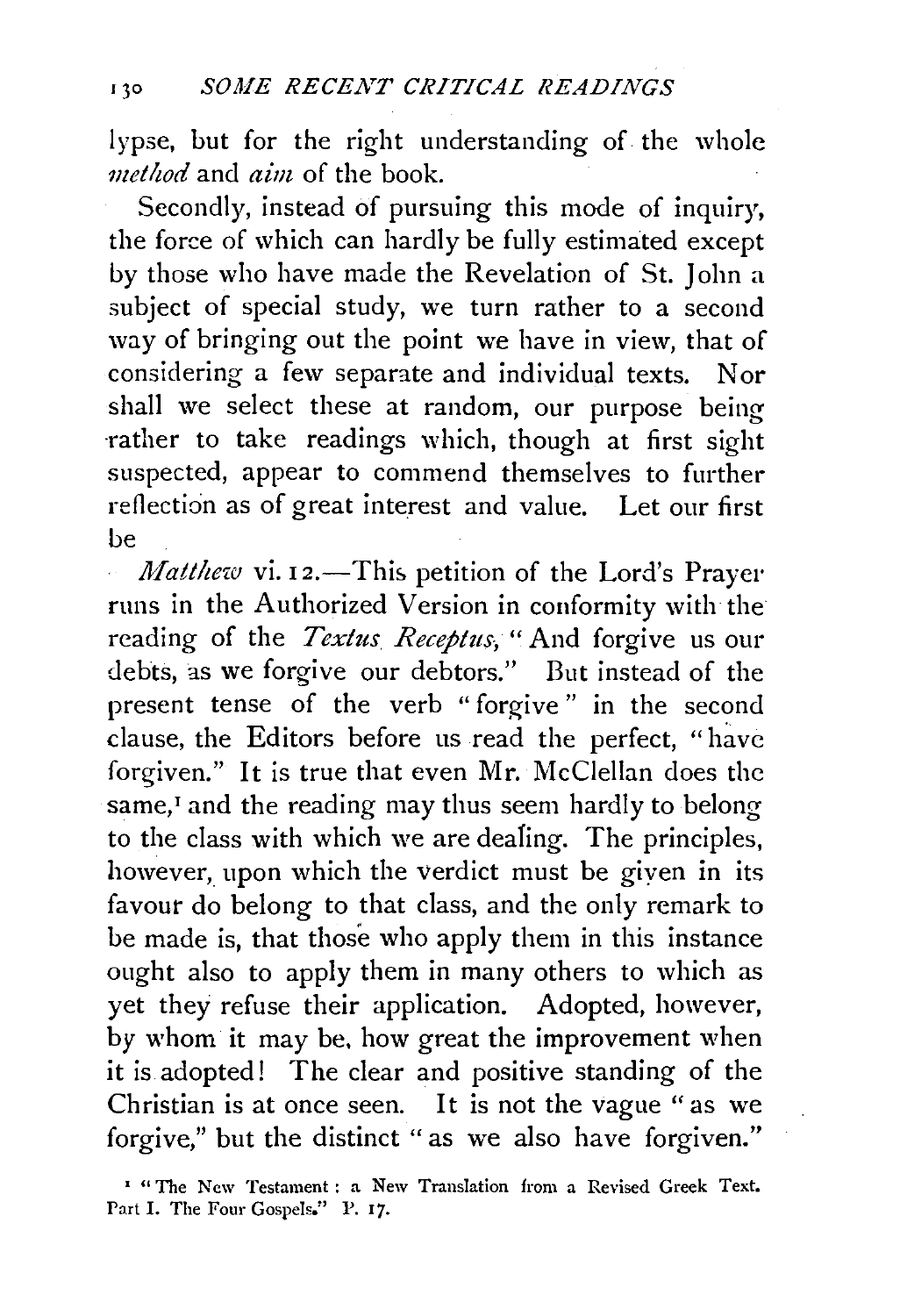Taught by Divine grace actually to forgive others, knowing that he has done it, the Christian learns experimentally his own position in his Redeemer, and is encouraged to ask that the blessings of that position may be constantly renewed to him. How much more searching, too, is the question for self-examination, •• Have I forgiven? " than " Do I forgive ? " A complete correspondence is thus also established between the petition before us and the precept of Chapter v. 23, 24 : "Therefore if thou bring thy gift to the altar, and there rememberest that thy brother hath ought against thee; leave there thy gift before the altar, and go thy way; first be reconciled to thy brother, and then come and offer thy gift." More than all, the later reading seems valuable in pointing out to us the true character of the three Chapters of St. Matthew as a whole (Chap. v.-vii.), in which the Lord's Prayer occurs. It is often said that they contain nothing but plain, simple, elementary teaching ; and they are contrasted with what is -considered the profounder, the more metaphysical, more difficult, teaching of the Fourth Gospel, to the disadvantage of the latter. The comparison has in it something that is true, but quite as much that is false. More metaphysical the discourses of Jesus in St. John's ·Gospel may be, profounder or more difficult they are :not. So far from being a sermon for babes, the .Sermon on the Mount presupposes for the understanding of it the very bloom of Christian feeling, the very ripeness of Christian life. He to whom that Sermon is to be a reality and not a name must have behind him the long experience of Christian living in .an evil world. It is of the utmost consequence, in the light of many errors of the day, that we should have a.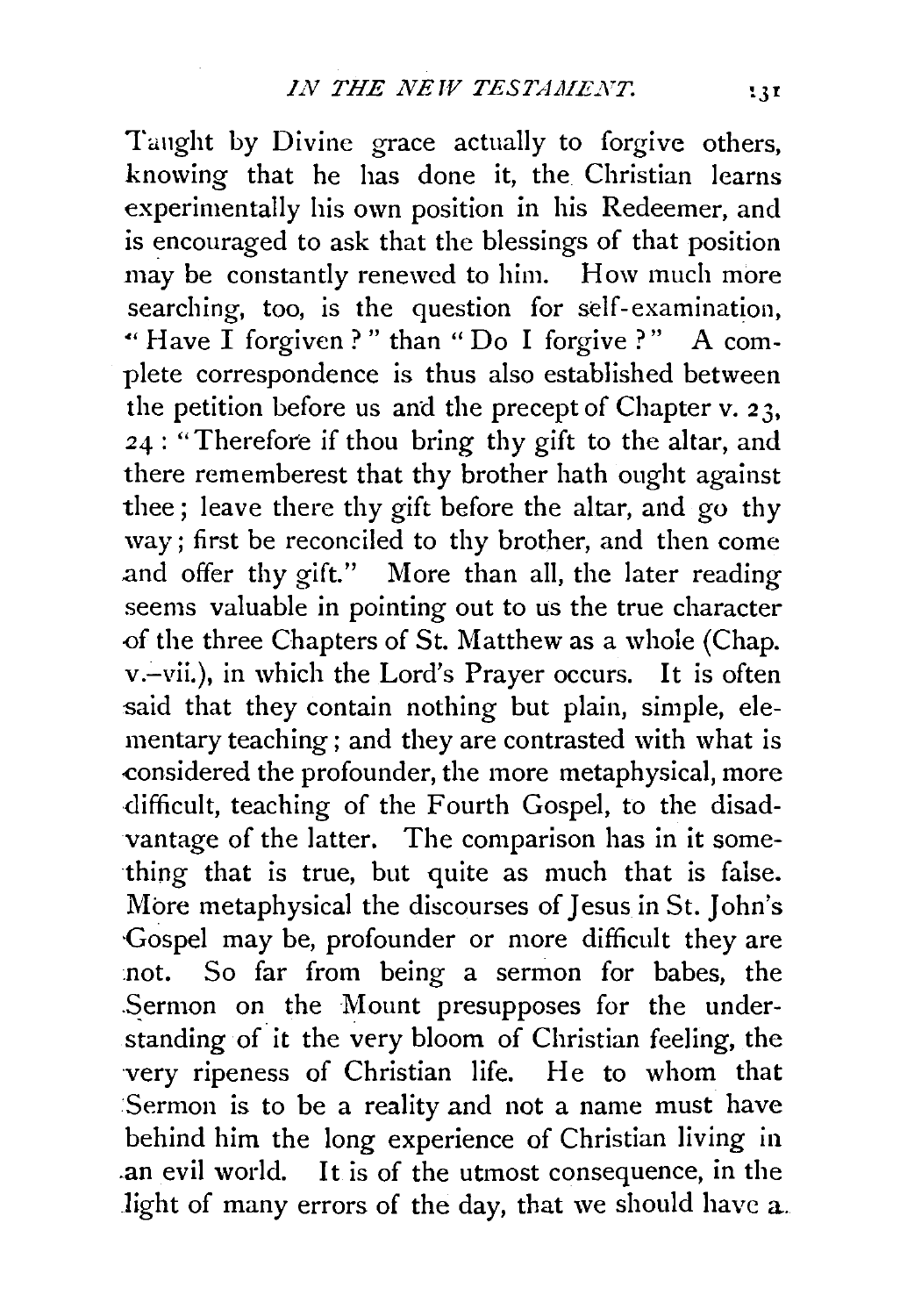sense of this ; and it will come home to us with constantly increasing power the more we try to enter into all that is involved in the prayer, " Forgive us our debts, as we also have forgiven our debtors."

*Matthew* vii. 29.—Here we read in the Authorized Version, " For he taught them as one having authority, and not as the scribes;" and the Greek for that translation rests upon nine uncials, most cursives, and the Gothic, while it is also the undisputed reading of St. Mark i. 22 and St. Luke v. 30. But the Codex Sinaiticus, the Codex Vaticanus, the Codex Ephræmi 3, one or two other uncials, several cursives, one old Latin expressly, and several by inference, the Armenian and *<i>lEthiopic Versions*, the Vulgate and Syriac by inference, and one or two Fathers, add an  $a\dot{v}\dot{w}$ , thus giving the rendering, " not as *their* scribes,'' instead of " not as *the* scribes." The authority for this latter reading may be considered as decisive, and the  $a\dot{v}\dot{\omega}v$  ("their") is accordingly inserted in all the four editions of which we speak. Adopting the later reading, which has the undoubted weight of authority on its side, its value is immediately apparent in relation to one of the most important controversies of the day, that relating to the authenticity of the Gospel of St. John. It is one of the objections. most frequently urged against the authorship of that Gospel by the beloved disciple, that "the Jews " are· spoken of in it as persons with whom the writer has no. connection. No Jew, it is urged, could have spoken in that way; there is nothing like it in the earlier Gospels; it at once betrays the author's Gentile birth. It is not doubted that the author of the First Gospel was a Jew; yet, with the reading now before us as the true one,. we have the very method of expression that we find in,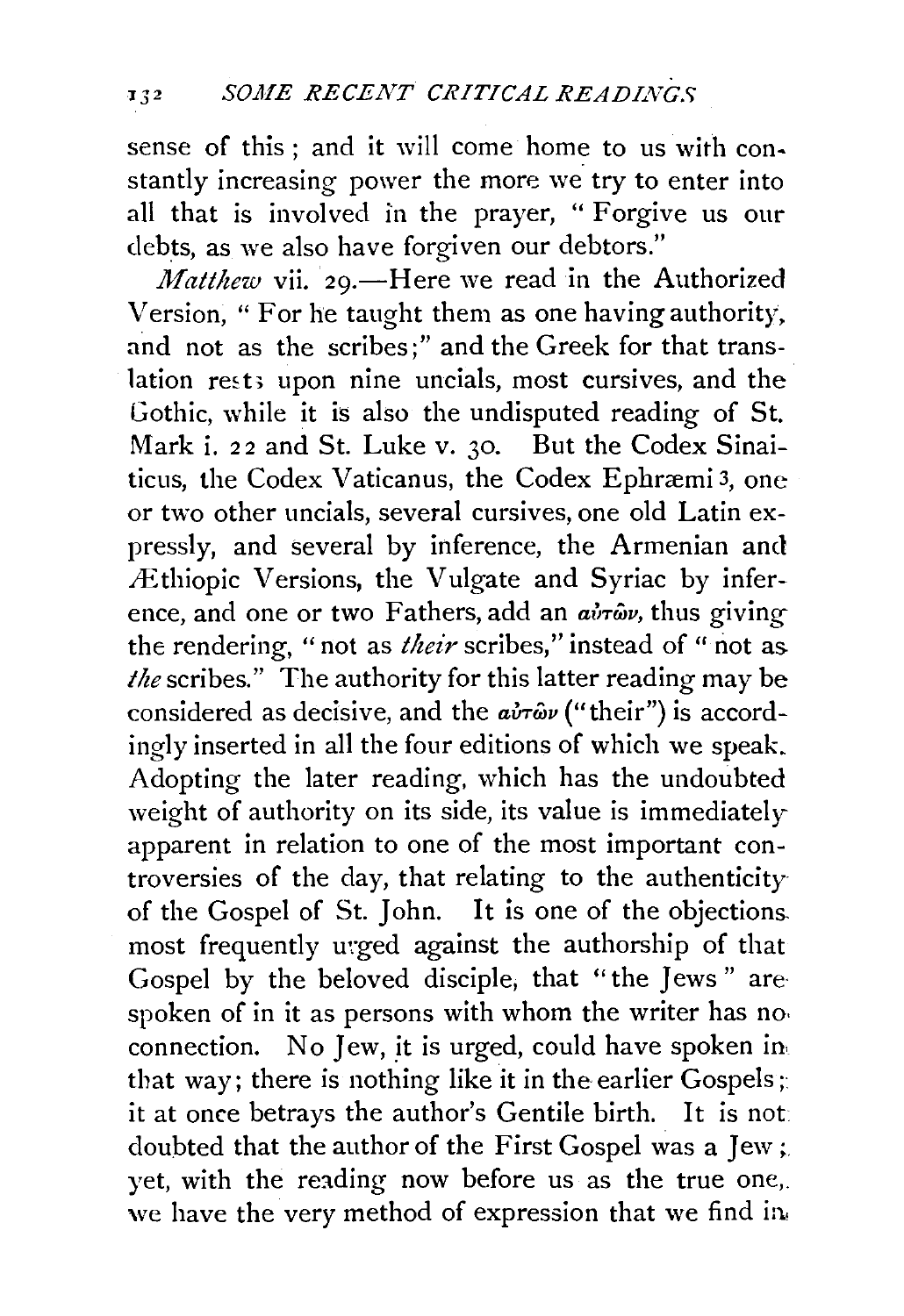the Gospel of St. John, only much more explicable in the case of the latter than of the former, when account *is* taken either of its date, or of the circumstances amidst which it was composed.

Let us turn to the Gospel of St. Mark.

*Mark* vi. 22.-Thereadingof the *Textus Receptus* supplies the rendering of our English Bibles : "And when the daughter of the said Herodias came in, and pleased Herod, and them that sat at meat with him, the king said unto the damsel, Ask of me whatsoever thou wilt, and I will give it thee." But there is a very remarkable reading here, adopted however by Westcott and Hort alone, which substitutes the masculine for the feminine pronoun *(avrou* for *avring*), thus producing the rendering, "And when *his* daughter Herodias came in," and making the girl the daughter of Herod himself, and her name Herodias. Both these conclusions are of a very startling character; and it need be no matter of surprise that Dr. Scrivener, who discusses the reading, should speak of it as certainly false, partly because St. Mark is thus brought into direct contradiction with Josephus, that historian quoting Salome as the name of the daughter of Herod-Philip by Herodias, who did not leave her husband till after Salome's birth; and partly because of "the extreme improbability that even Herod the Tetrarch should have allowed his own child to degrade herself in such wise as Salome did here, or that Salome could not have carried her· point with her father without resorting to licentious allurements " (" Introd. to Bibl. Crit." second edition, p. 473). As the reading is a particulariy interesting and testing one, it may be well to mention the evidence. For  $a\dot{v}\tau\hat{\eta}$ s (Authorized Version, "the said") there is the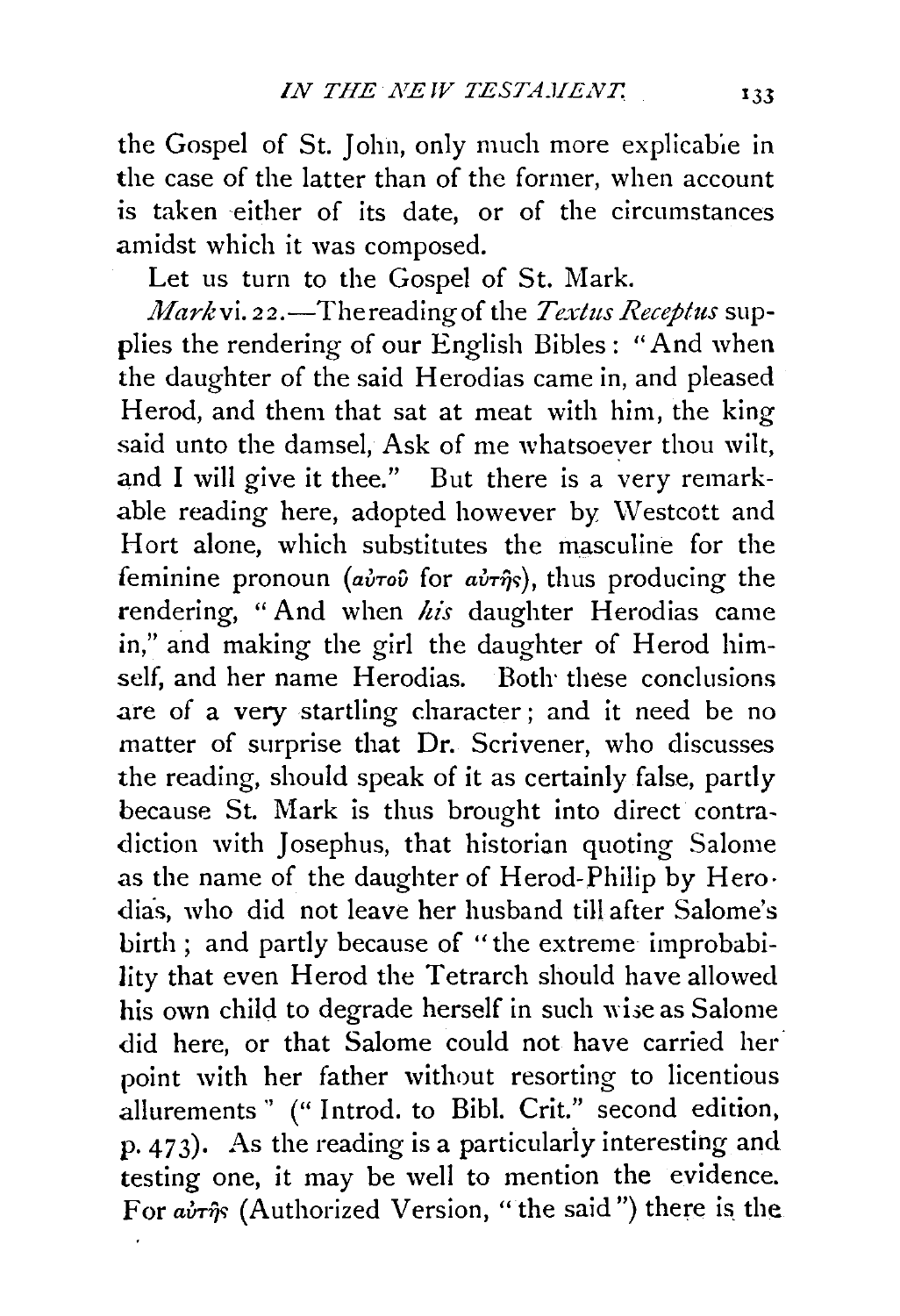authority of the Codex Alexandrinus, the Codex Ephrærai, and several other uncials, almost all cursives, and the later Syriac. To these, Tischendorf adds, within brackets, several old Latins and the Vulgate, which read *ipsius;* but, no weight can be attached to these, because *ipsius* may be masculine, and in the Latin translation of the Cambridge Codex certainly is so. For  $a\dot{v}\tau o\hat{v}$  ("his") we have the Codex Sinaiticus, the Codex Vaticanus, the Cambridge Codex, the Codex Regius, and one other, together with two cursives, Add to this that three cursives, three Old Latins, the Memphitic, Armenian, .!Ethiopic, and Gothic Versions omit the pronoun altogether, a fact much more easily explained by the suppo~ sition that they took offence at the masculine than at the feminine pronoun, and thus leading to the inference that the masculine was originally there to make them offended at it; and it will hardly be denied that the external evidence is in favour of the masculine. \Ve may look at the matter in another light, and our conclusion will not be different. For, applying the great rule of criticism, that that is the true reading out of which the others were most likely to spring, we are led at once to the masculine form. The variations are the feminine form and the omission of the pronoun altogether. If it was originally omitted, it is difficult to see why, not needed, it should ever have been inserted. If it was originally there, but in the feminine form, we can understand the omission, for it is both unusual and unnecessary; but it is impossible to understand the change to the masculine. If it was originally there, but in the masculine form, the just offence taken at the abominable character of the act might easily lead some to escape the difficulty by changing it to the feminine, others by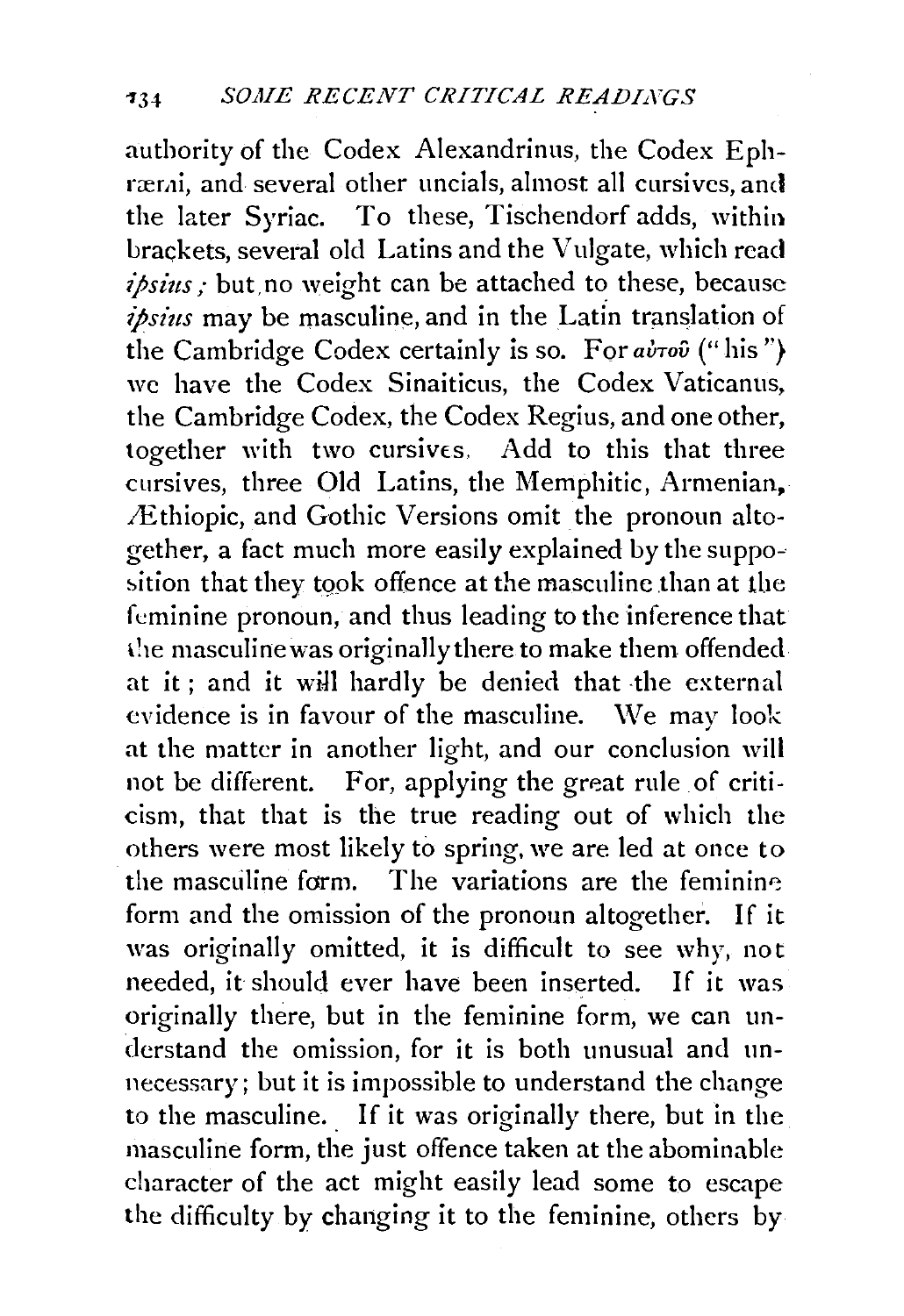omitting it altogether. Finally, taking into account the extreme difficulty of the reading, there appears to be no way of escaping the conclusion that Westcott and Hort are right, unless we are to abandon principles, and to be guided by empiricism in the settlement of the text. The great source of perplexity is, of course, the statement of 1osephus that Herodias had a daughter to her first husband Herod-Philip, after whose birth she forsook her husband and married Herod-Antipas, his half-brother, the Herod of our text, and that this daughter's name was Salome (Antiq. xviii. 5, 4). But, even at the worst, may not the authority of the Evangelist be equal to that of *1* osephus ? May not *1* osephus be mistaken? Or, without putting our two authorities in opposition to each other, may not Herodias and Salome be the names of two different persons, the latter the legitimate daughter of Herod-Philip and his wife Herodias, the former an illegitimate daughter of Herodias by Herod-Antipas, whom she afterwards married ? Josephus would not be likely to notice the first of these two children, as he deals only with the legitimate line; and illegitimacy may help to explain the fact that the girl was permitted by her father to dance before his guests. It is urged that Herod could. not have permitted his own daughter to do so, but is it not equally incredible that he should have granted such liberty to a legitimate daughter of his wife? On the other hand, difficulties seem in some degree to disappear upon the supposition that the girls Herodias and Salome were two different persons, the former a child born in adultery to Herod-Antipas by the woman who afterwards forsook her lawful husband to marry him. Some small measure of confirmation may even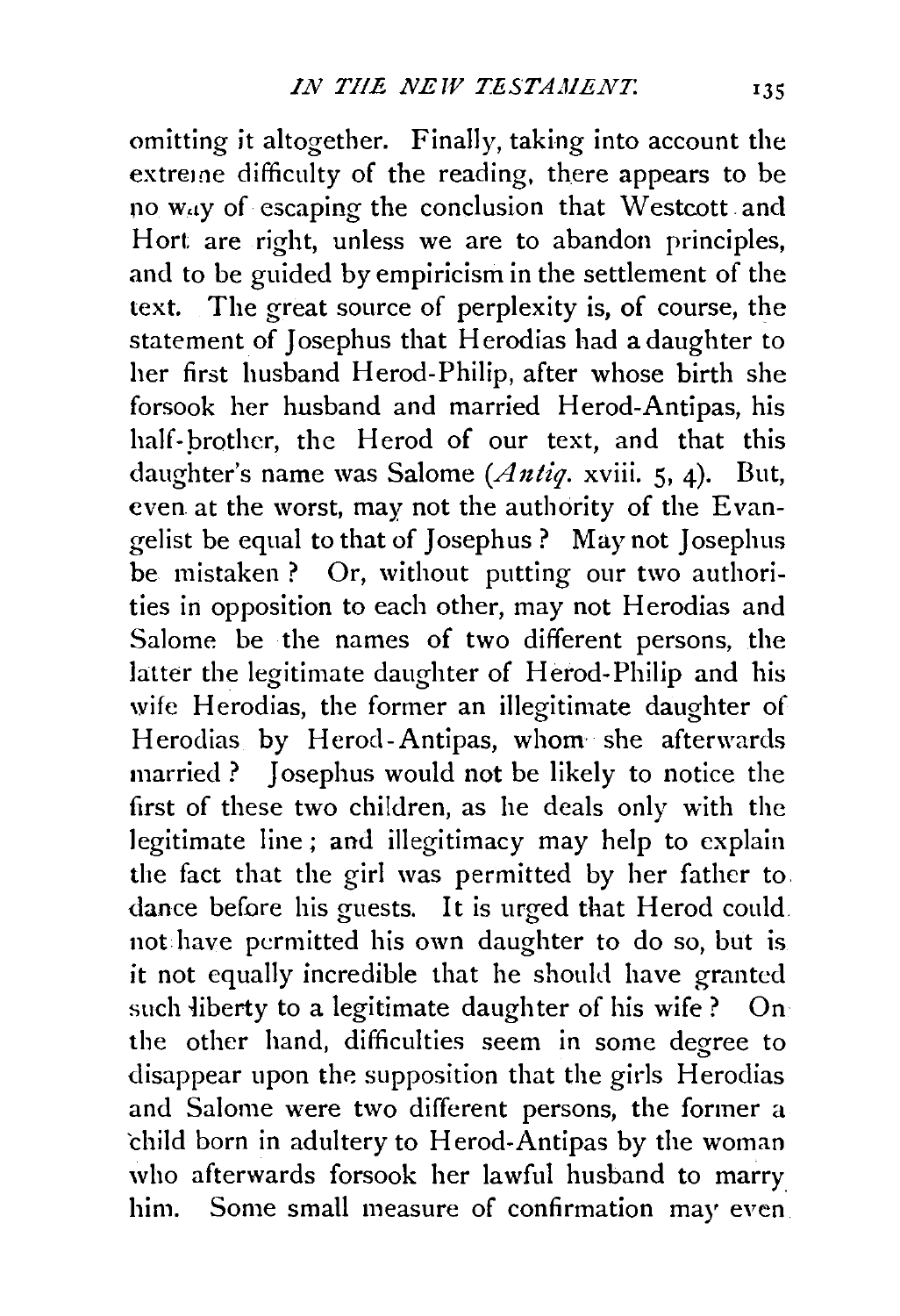seem to be given to this supposition by another statement of Josephus, that Salome married Philip, Tetrarch of Trachonitis. It is hardly possible to imagine that a girl who had danced before Herod's guests could have made such a match. If, then, this reading of the masculine pronoun, as yet placed in the text by Westcott and Hort alone, be accepted, we have a new fact added to ancient history, and another ray of lurid light thrown upon the iniquitous character of Herodias and the dissoluteness of the Herodian family.

*Mark* vi. 20.—Speaking in this verse of Herod's relation to John the Baptist, the Authorized Version reads: "For Herod feared John, knowing that he was a just man and an holy, and observed him;· and when he heard him, he did many things, and heard him gladly." This "did many things" must strike every reader as remarkably tame and meaningless, yet it is vouched for by an array of authorities so great that . nothing but the firmest grasp of the principle that leads to the preference of even a few ancient texts over an endless mass of copies with modern ones can justify departure from it. Even Lachmann did not think the evidence for change satisfactory, and here deserts us for the *Textus Receptus*. Tischendorf, Tregelles (alternatively), and Westcott and Hortadopt, however, another reading, vouched for by a few, but these first class, authorities. It consists in the substitution of another verb for that rendered "did." The one verb differs only by two letters from the other, but it conveys an entirely different meaning; and, making it necessary at the same time to understand the word for "many things" adverbiaily, a sense in which it is used several other times in this Gospel, it supplies the translation, "he was much